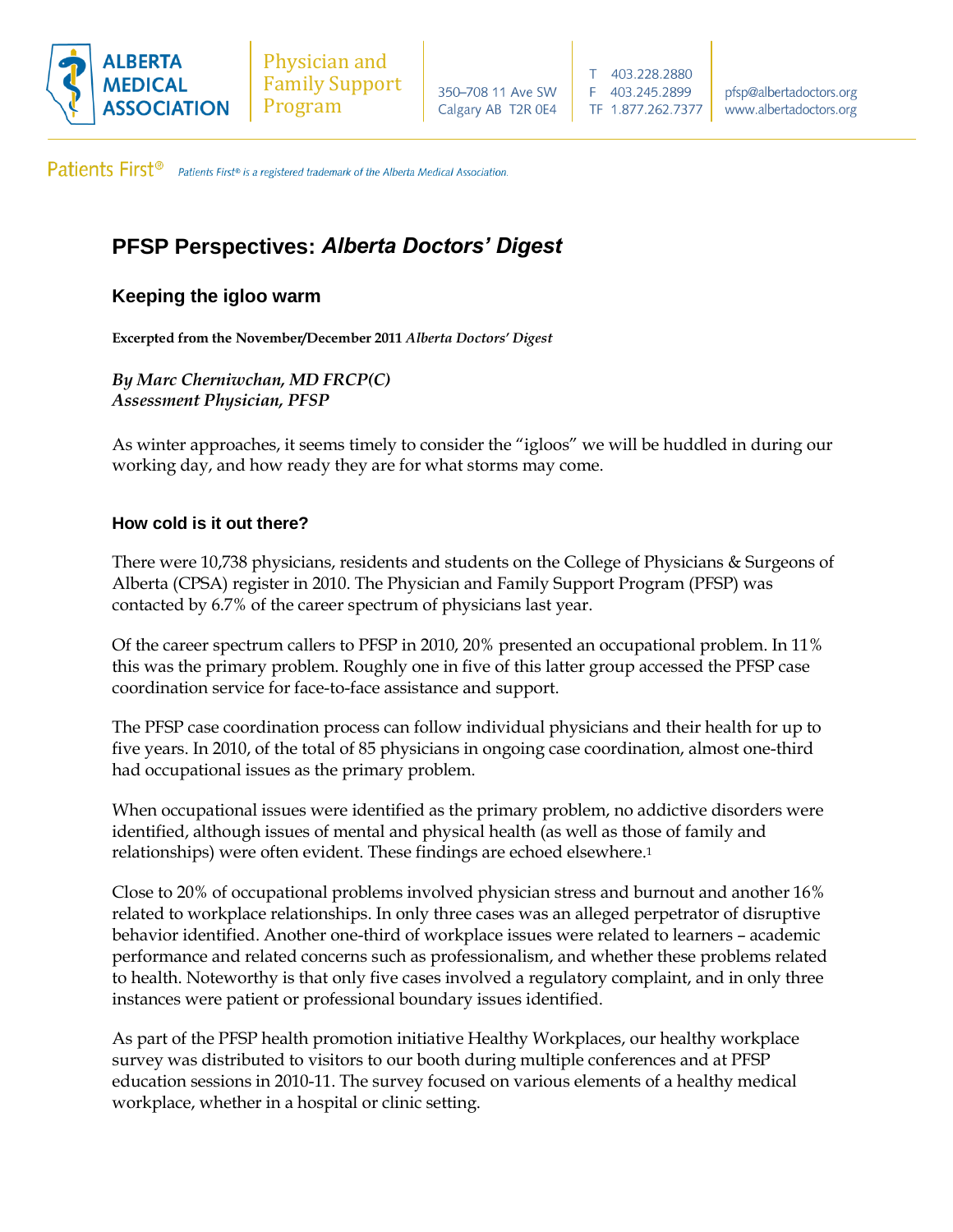The respondents of the survey highlighted how stressful the workplace can be:

- 45% had experienced violence from some source in the workplace.
- About 50% were aware that their workplaces had a policy for dealing with patientinitiated aggression and violence.
- Only a striking 3% were aware of any organizational fatigue management plan.
- 44% of physicians had a fatigue management plan of their own.

Interestingly, respondents also reported the most important factors contributing to a high level of job satisfaction were the following:

- Respectful relationships
- Collegiality and collaboration
- Availability and flexibility of practice coverage (i.e., a measure of perceived autonomy)

Separately, other Alberta initiatives have focused on the magnitude of these issues.

Alberta's Health System Performance Measures Review (November 30, 2010) disclosed a sense of staff engagement of only 35%, with physician engagement of only 26%. The current climate of economic constraint, changing personnel, and shifting policies of the government would seem to have contributed to the malaise felt by the profession as a whole.

After widespread media coverage of many systemic issues within health care, the Health Quality Council of Alberta struck a review in 2011. Concerns included emergency services accessibility, cancer treatment waiting times, and intimidation within the system.

The complexities of a healthy health care workplace cannot be overstated.

#### **A brief history of "igloo-fixing"**

Historically, experience in resolving medical workplace problems perceived as involving physician behavior was developed largely on a case-by-case basis or utilized methods which were neither uniform nor consistent throughout a clinic, hospital, health region or faculty of medicine.

Conceptually, resolving workplace issues involving physicians largely focused on individual behavior viewed as disruptive. The individual was viewed as the sharp end of the stick and solutions were largely remedial, and sometimes perceived as punitive, in nature. In recent times, many organizations including the CPSA, universities, hospitals, Alberta Health Services (AHS), the Alberta Medical Association (AMA), PFSP and the College and Association of Registered Nurses of Alberta have been involved in exploring workplace behavioral issues and processes in Alberta. Since 2006, the PFSP case coordination approach and process has evolved with regard to the issue of physician behavior in the workplace. Between 2007-10, CPSA, the AMA and other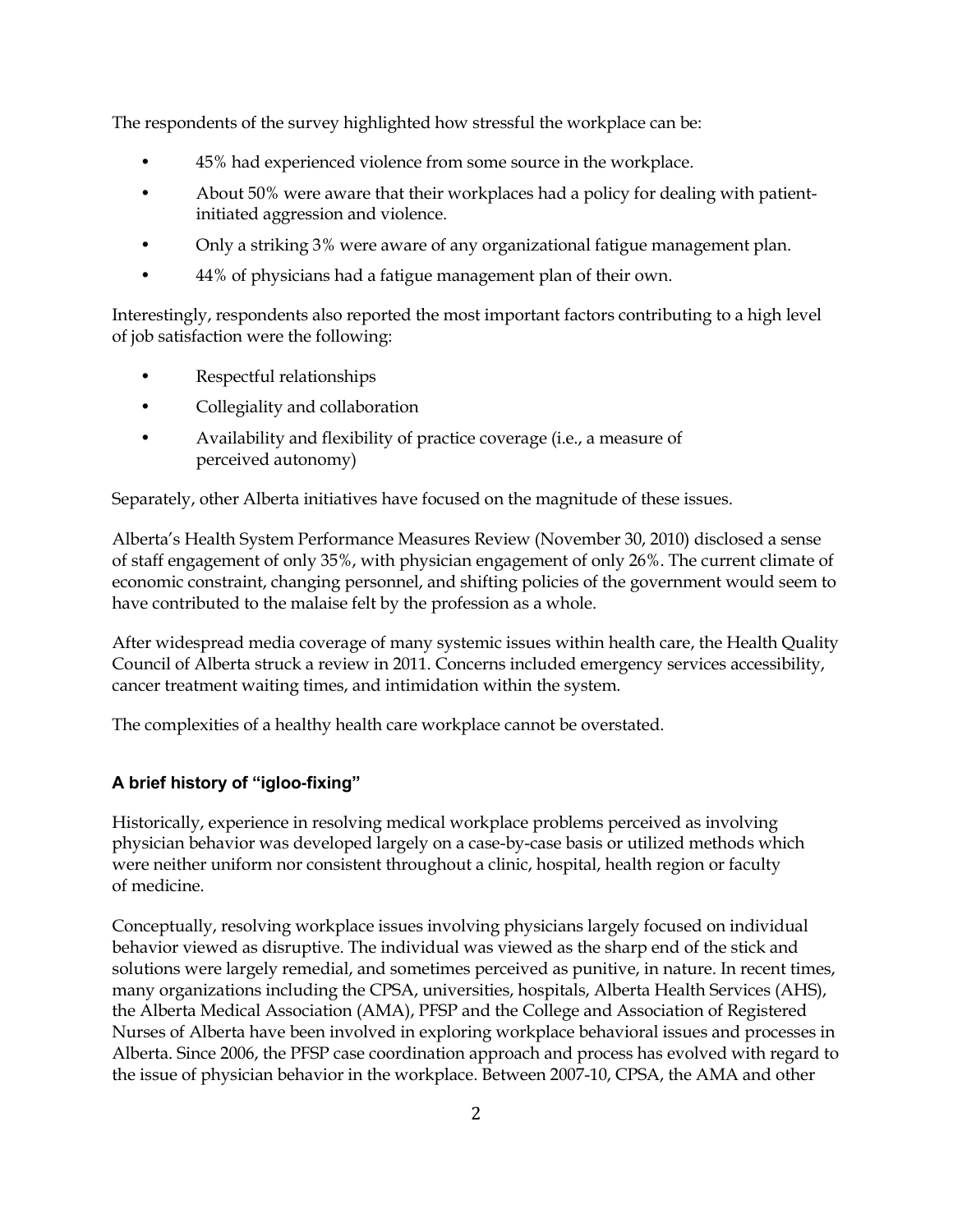stakeholders worked to produce a guidance document for all involved in the processes. A number of important documents resulted from these endeavors during these years, both nationally and within Alberta.2,3,4

#### **Building a warmer igloo**

Each of our professional organizations has its own role in building a warmer igloo. CPSA has a responsibility for public safety. AHS has a concern for the health and functionality of the public institutions, and the universities for the integrity of the academic process. The primary mandate of PFSP of the AMA is that of physician health.

PFSP chose to approach behavior described as either disruptive or distressed in the workplace from two specific perspectives:

- Positive factors of a healthy medical workplace
- Appreciation of system factors: Everybody plays a part

So in 2010, PFSP developed the Healthy Workplaces health promotion initiative to address the health of the workplace. This has included an awareness campaign, providing education, sharing of dialogue, collegiality, and support for practicing physicians. All this is intended to reflect and support the PFSP case coordination process as it currently exists.

The PFSP team presented this formally at the Federation of State Physician Health Programs Annual Meeting in Seattle, Washington, under the banner, "North of 49. Keeping the Igloo Warm: A Canadian Approach to a Healthier Medical Workplace."

This approach recognizes that workplace disruption is intrinsically neither good nor bad, and in fact necessary for change. Components of a distressed workplace can be recognized, as well as the skills needed to build a stronger team. These skills include acknowledging the primary importance of the emotional issues often present for stakeholders, and that addressing these is critical to effective problem resolution. The components of a healthy workplace include the physical, cultural, and internal environments experienced for all those involved, including the support staff.

This initiative and the case coordination process emphasize "circumspect exploration" (recognizing the importance of physician health in the equation, as well as the systemic nature of most problems). In addition, there is recognition that all parties must agree to a course of action (not trivial), and that mentoring is often a critical part to successful resolution.

We also observe that the highly specialized medical environments can actually drive behavior and preclude options within them. A workplace can invisibly and unconsciously preclude the innovation needed for its own change.

The actual role played by PFSP in facilitating workplace change is that of triage, case coordination (primary role), further referral (as needed), and aiding in mediation. Because each work environment has its own unique issues and because solutions have to be unique to the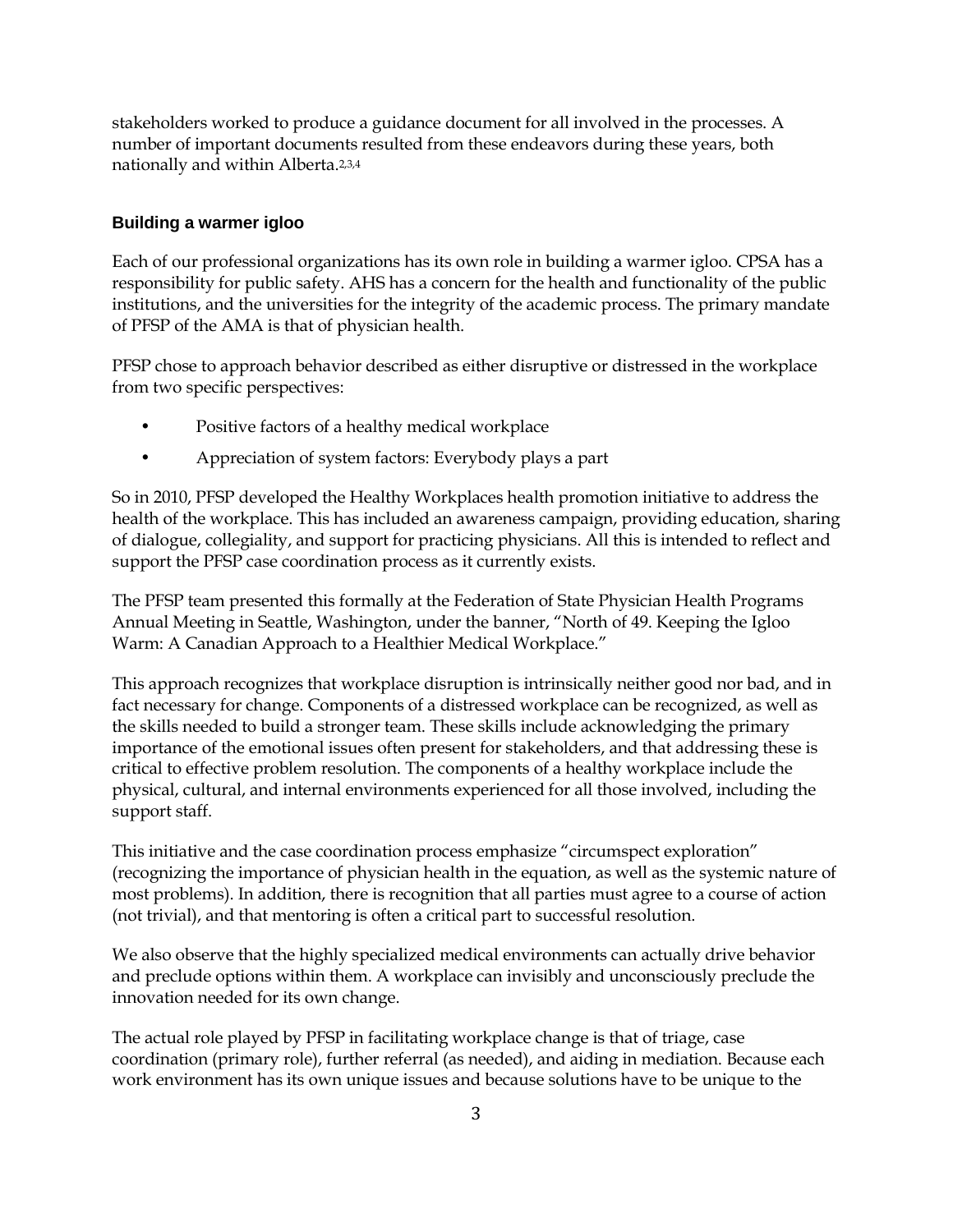institution (be it office, hospital, or primary care network [PCN]), PFSP recognizes that the actual problem-solving must be carried out by the workplace itself. PFSP assists in this process while endeavoring to maintain a stance of neutrality.

Factors recognized by PFSP as vital for success include the recognition of different leadership styles and roles, and engagement and trust by all in the process.

What could we achieve if we regularly practiced "appreciative inquiry?" We would know each other better and certainly understand we all value the physician-patient relationship and patient care.

Would there be a difference in our workplaces if we all began and led the 5Cs: Civility, Communication, Collegiality, Collaboration and Conflict Resolution? PFSP thinks so.

PFSP case coordination appreciates that working documents (including letters of understanding and behavioral agreements) and components of codes of conduct (such as identified channels of reporting and appropriate process of response) are also critical to the process in disrupted workplaces.

PFSP is constantly refining its process of coordinating real-time solutions, and evaluating its own performance through a variety of means.

Problems encountered to date in keeping our igloos warm include those of loosely structured workplaces, floating populations of personnel, subtle long-term irritants, the factual reality that all perspectives (i.e., the physician, the multidisciplinary team member, the physician administrator) are equally entitled to be considered in our approach, and the differing skills/training among the stakeholders.

What is most needed to successfully continue this process are organizational champions, continued education across the career and organizational spectrum, the continued linkage of this work with previous health promotion initiatives (i.e., fatigue management, nutrition in the workplace, career transitions, adverse events, dare to care), and continued innovation.

One thing remains clear to us all here at PFSP, the warmest igloo is the one made by all who abide within it.